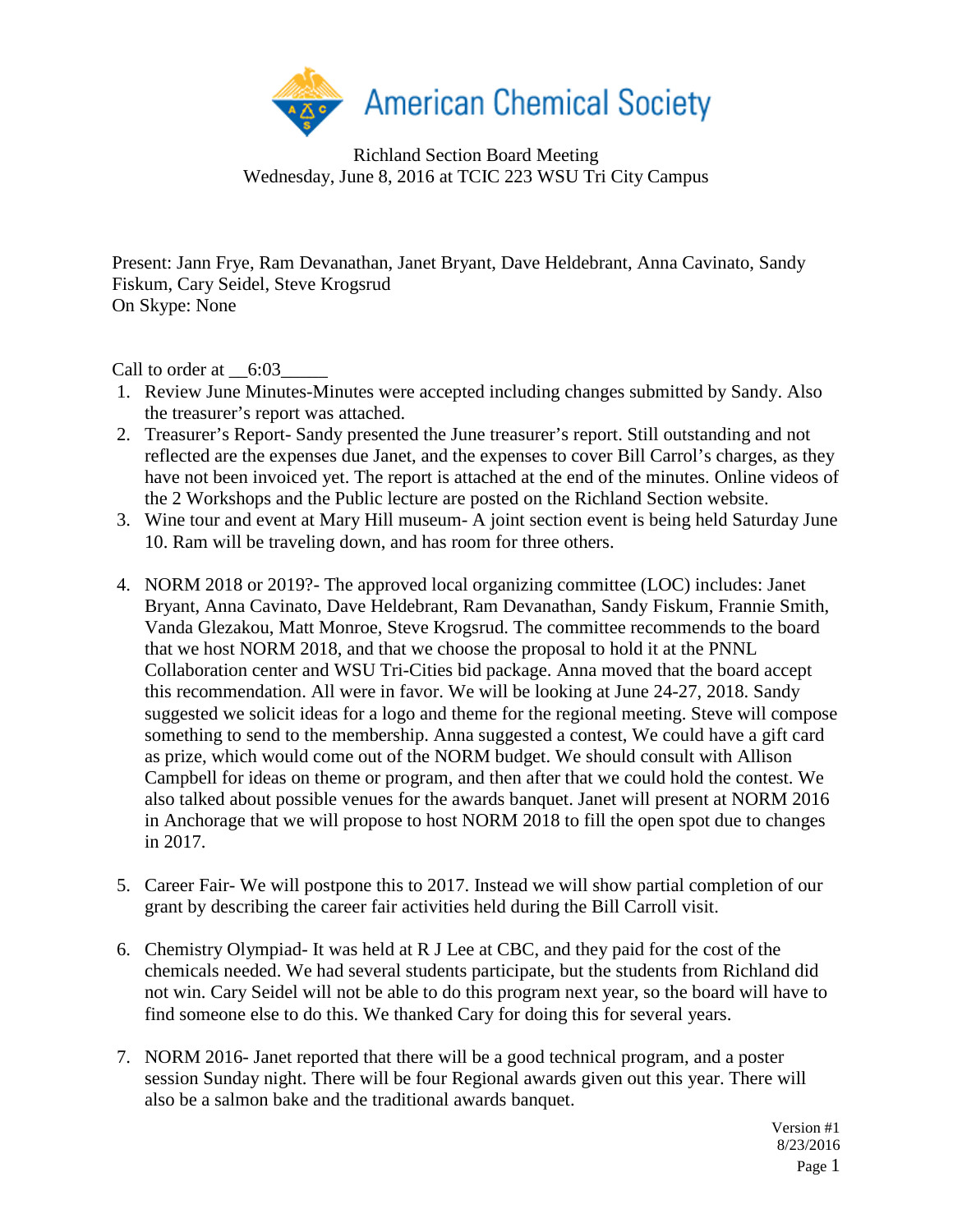

Richland Section Board Meeting Wednesday, June 8, 2016 at TCIC 223 WSU Tri City Campus

8. Pacific Northwest Women in Science Retreat (PNW-WSR) - This retreat, originally developed by the Puget Sound Section's Women Chemists and Younger Chemists groups, is being hosted this year by an organizing team from Univ of Oregon, Oregon State and University of WA. Whitney LaMarche, an early career scientist, was chosen by our Section for a travel grant to attend the event. This sponsorship is made possible by an ACS minigrant awarded jointly to several local Sections in Washington and Oregon to facilitate interaction between Sections. Janet Bryant is one of the mentors invited to present over the 3-day event50-60 year members- Ram reported that he received certificates from ACS to recognize 6 members with 50 or 60 years of ACS membership.

50 year members

Mr. Lee Fearon of Kennewick, Mr. Marvin Hyman of Kennewick, Dr. Ronald Walters of Kennewick and Dr. Joseph Samuels of Richland.

60 year members

Dr. Clarence Chinn of College Place and Mr. Peter Jackson of Pasco.

We will honor them at our Geezerfest celebration this fall.

Version #1 8/23/2016 Page 2